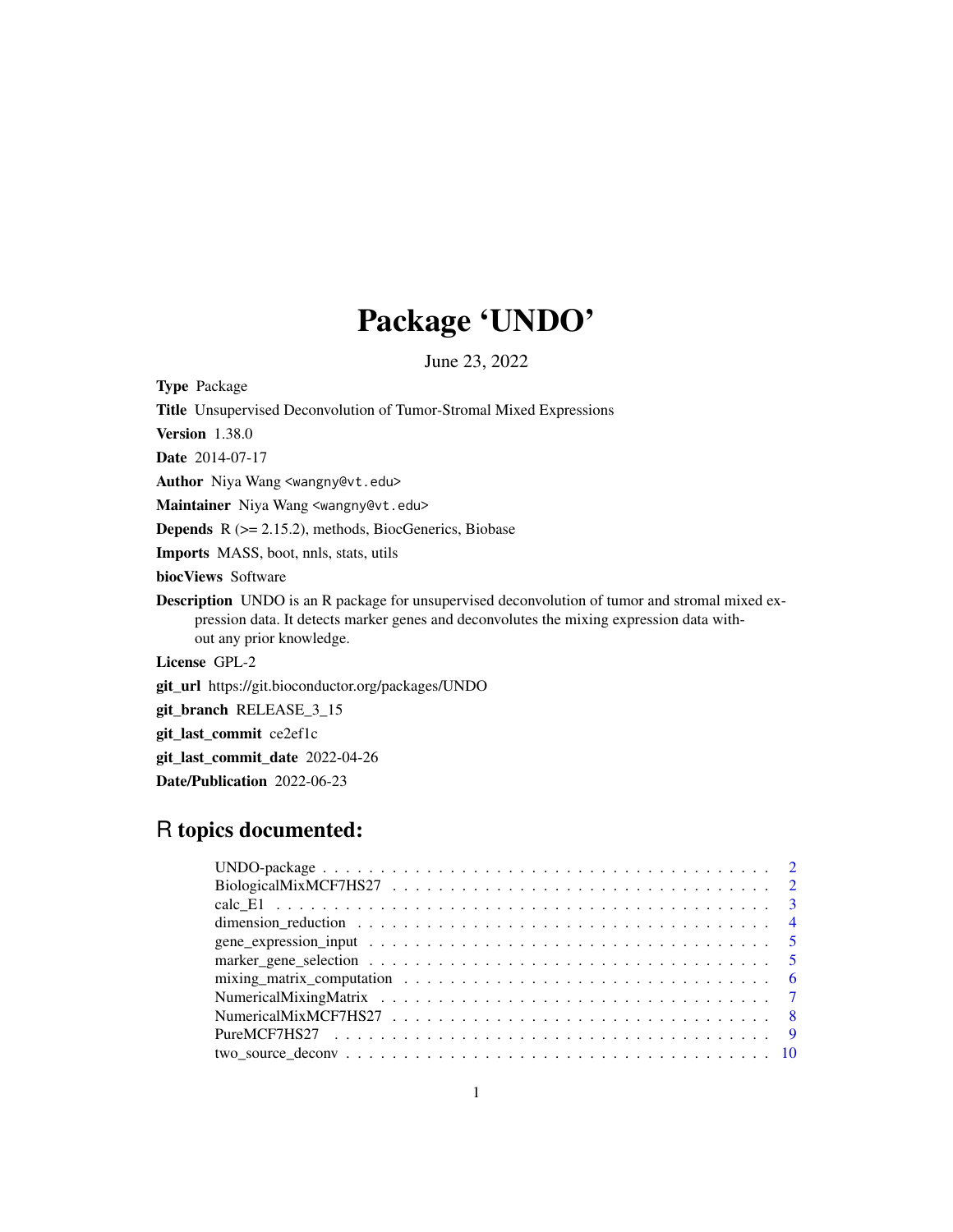<span id="page-1-0"></span>**Index** [11](#page-10-0)

UNDO-package *Implementation of UNDO (unsupervised deconvolution of tumorstromal mixed expressions)*

## Description

This package contains main function "two\_source\_deconv" to implement the deconvolution of mixed tumor-stromal expressions in a completely unsupervised way. The prior knowledge of mixing matrix or pure expression is not needed. The package detects marker genes and calculate the mixing matrix and pure expressions automatically.

## Details

| Package: | <b>UNDO</b>            |
|----------|------------------------|
| Type:    | Package                |
| Version: | 1.7.3                  |
| Date:    | 2014-04-30             |
| License: | GPL version 2 or later |

two\_source\_deconv(ExpressionData,lowper=0.4,highper=0.1,epsilon1=0.01,epsilon2=0.01,A=NULL,S1=NULL,S2=NULL

## Author(s)

Niya Wang <wangny@vt.edu>

## Examples

```
data(NumericalMixMCF7HS27)
X <- NumericalMixMCF7HS27
deconvResult <- two_source_deconv(X, lowper = 0.4, highper = 0.1, epsilon1 = 0.1, epsilon2 = 0.1, A = NULL, S1=NULL,
```
BiologicalMixMCF7HS27 *MCF7 and HS27 biologically mixed*

## Description

Expression data from MCF7 and HS27 biologically mixing

## Usage

data(BiologicalMixMCF7HS27)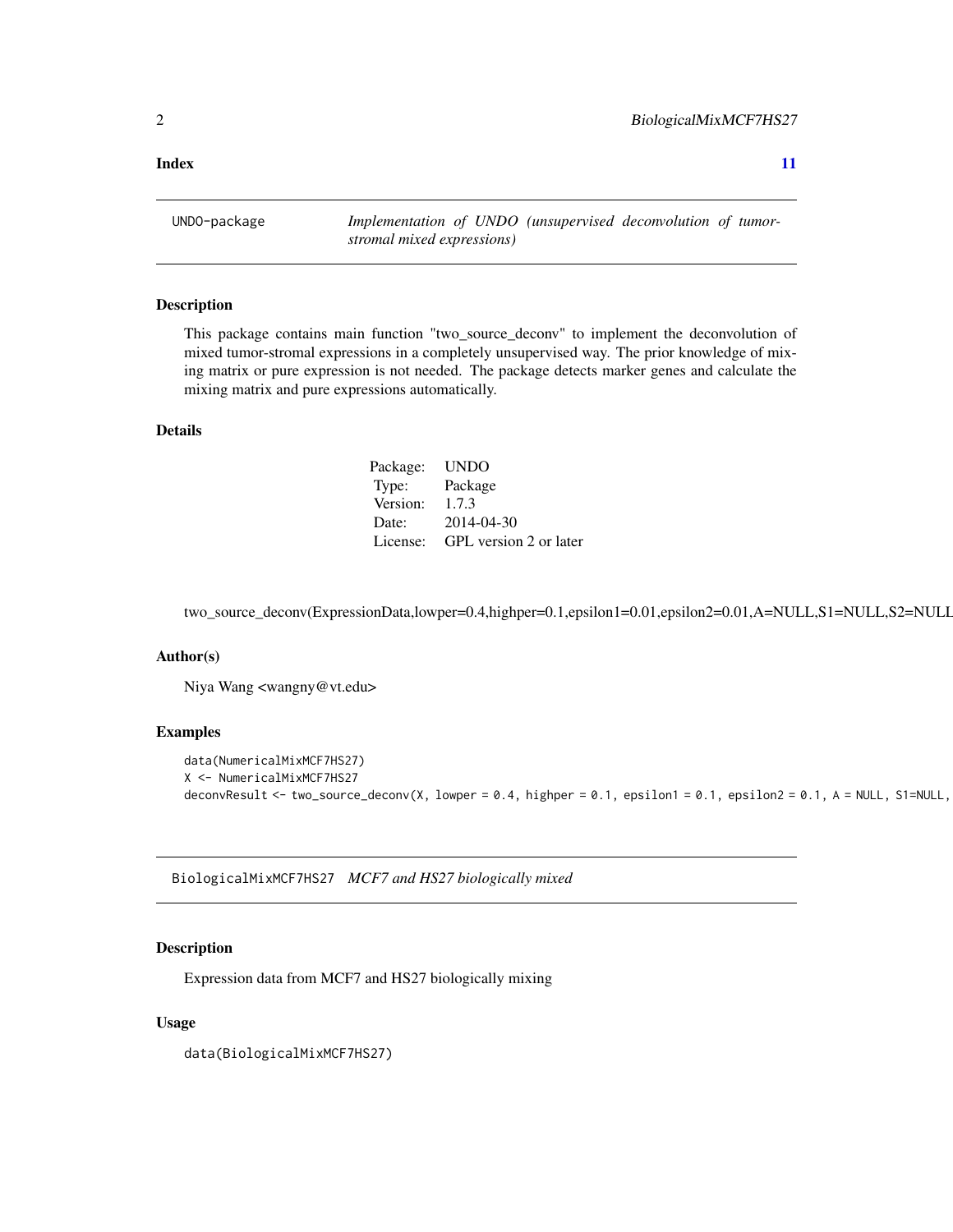## <span id="page-2-0"></span> $\text{calc\_El}$  3

## Format

The format is: Formal class 'ExpressionSet' [package "Biobase"] with 7 slots ..@ experimentData :Formal class 'MIAME' [package "Biobase"] with 13 slots .. .. ..@ name : chr "" .. .. ..@ lab : chr "" .. .. ..@ contact : chr "" .. .. ..@ title : chr "" .. .. ..@ abstract : chr "" .. .. ..@ url : chr "" .. .. ..@ pubMedIds : chr "" .. .. ..@ samples : list() .. .. ..@ hybridizations : list() .. .. ..@ normControls : list() .. .. ..@ preprocessing : list() .. .. ..@ other : list() .. .. ..@ .\_\_classVersion\_:Formal class 'Versions' [package "Biobase"] with 1 slots .. .. .. .. ..@ .Data:List of 2 .. .. .. .. .. ..\$ : int  $[1:3]$  1 0 0 ... .. .. .. \$: int [1:3] 1 1 0 ..@ assayData :<environment: 0x0000000008d92618> ..@ phenoData :Formal class 'AnnotatedDataFrame' [package "Biobase"] with 4 slots .. .. ..@ varMetadata :'data.frame': 0 obs. of 1 variable: .. .. ... \$ labelDescription: chr(0) .. .. ..@ data :'data.frame': 2 obs. of 0 variables .. .. ..@ dimLabels : chr [1:2] "sampleNames" "sampleColumns" .. .. ..@ .\_\_classVersion\_\_:Formal class 'Versions' [package "Biobase"] with 1 slots .. .. .. .. ..@ .Data:List of 1 .. .. .. .. .. ..\$ : int [1:3] 1 1 0 ..@ featureData :Formal class 'AnnotatedDataFrame' [package "Biobase"] with 4 slots .. .. ..@ varMetadata :'data.frame': 0 obs. of 1 variable: .. .. .. ..\$ labelDescription: chr(0) .. .. ..@ data :'data.frame': 22215 obs. of 0 variables .. .. ..@ dimLabels : chr [1:2] "featureNames" "featureColumns" .. .. ..@ .\_\_classVersion\_\_:Formal class 'Versions' [package "Biobase"] with 1 slots .. .. .. .. ..@ .Data:List of 1 .. .. .. .. .. ..\$ : int [1:3] 1 1 0 ..@ annotation : chr "HG-U133A" ..@ protocolData :Formal class 'AnnotatedDataFrame' [package "Biobase"] with 4 slots .. .. ..@ varMetadata :'data.frame': 0 obs. of 1 variable: .. .. .. ..\$ labelDescription: chr(0) .. .. ..@ data :'data.frame': 2 obs. of 0 variables .. .. ..@ dimLabels : chr [1:2] "sampleNames" "sampleColumns" .. .. ..@ .\_\_classVersion\_\_:Formal class 'Versions' [package "Biobase"] with 1 slots .. .. .. .. ..@ .Data:List of 1 .. .. .. .. .. ..\$ : int [1:3] 1 1 0 ..@ .\_\_classVersion\_\_:Formal class 'Versions' [package "Biobase"] with 1 slots .. .. ..@ .Data:List of 4 .. .. .. ..\$ : int [1:3] 3 1 0 .. .. .. ..\$ : int [1:3] 2 23 6 .. .. .. ..\$ : int [1:3] 1 3 0 .. .. .. ..\$ : int [1:3] 1 0  $\Omega$ 

#### Examples

data(BiologicalMixMCF7HS27) str(BiologicalMixMCF7HS27)

calc\_E1 *function calculating the E1 measurement*

## **Description**

A function used to calculate the E1 measurement when the real mixing matrix is provided

## Usage

calc\_E1(A, Aest)

## Arguments

| A    | real mixing matrix      |
|------|-------------------------|
| Aest | estimated mixing matrix |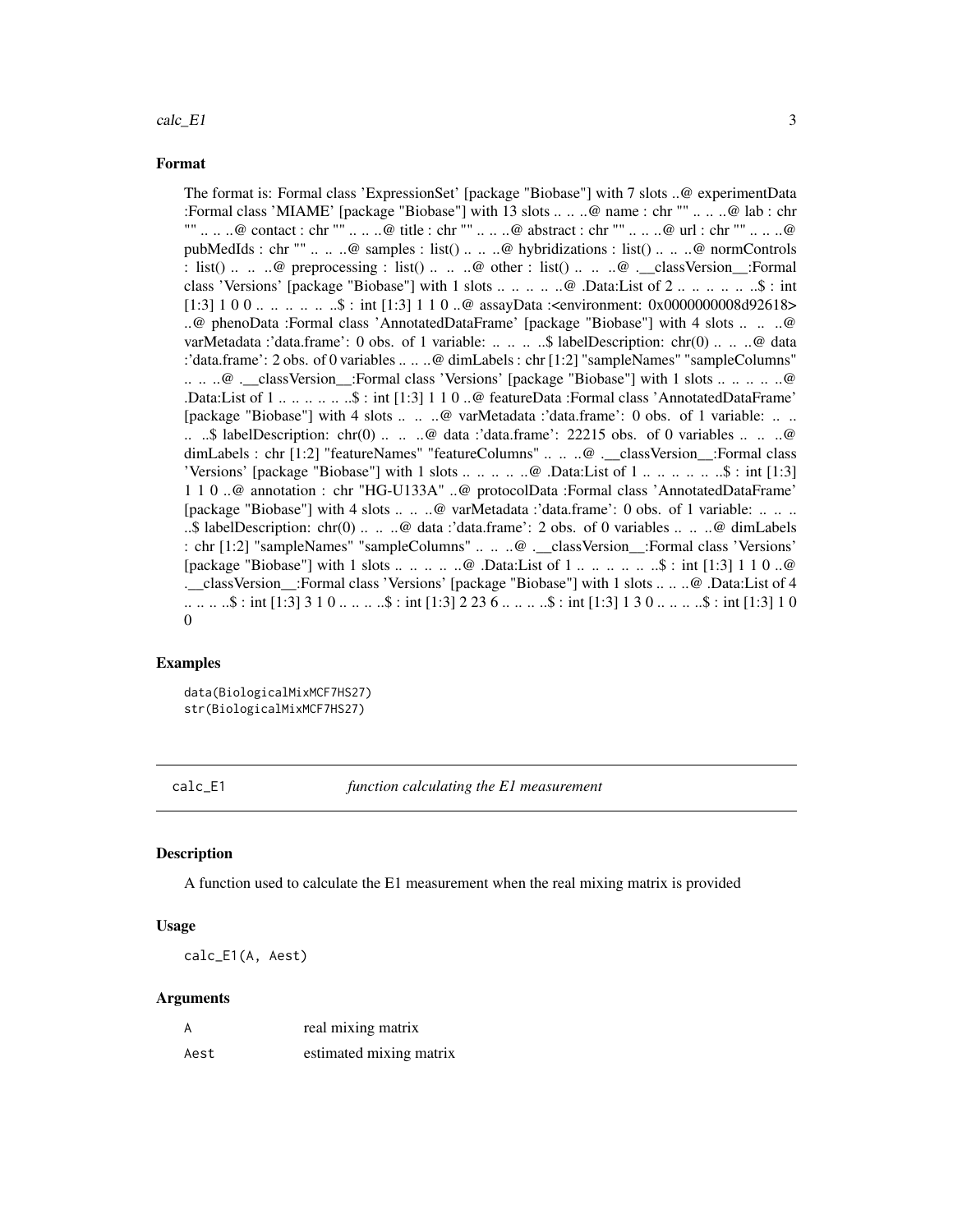## <span id="page-3-0"></span>Value

E1 measurement (numeric)

## Author(s)

Niya Wang <wangny@vt.edu>

## Examples

```
A \leftarrow matrix(runif(4), 2, 2)
Aest <- matrix(runif(4),2,2)
E1 <- calc_E1(A, Aest) # to calculate the similarity of two randowm 2*2 matrix
```
dimension\_reduction *Dimension reduction function*

## Description

When the number of input samples is larger than 2, this function is called to reduce the dimension to 2 by using PCA.

## Usage

dimension\_reduction(X)

## Arguments

X gene expression data matrix

## Value

```
X
```
dimenMatrix the dimension reduction matrix used to recover the mixing matrix for all the samples

## Author(s)

Niya Wang (wangny@vt.edu)

## Examples

```
X <- matrix(runif(5000),1000,5)
dimenResult <- dimension_reduction(X)
```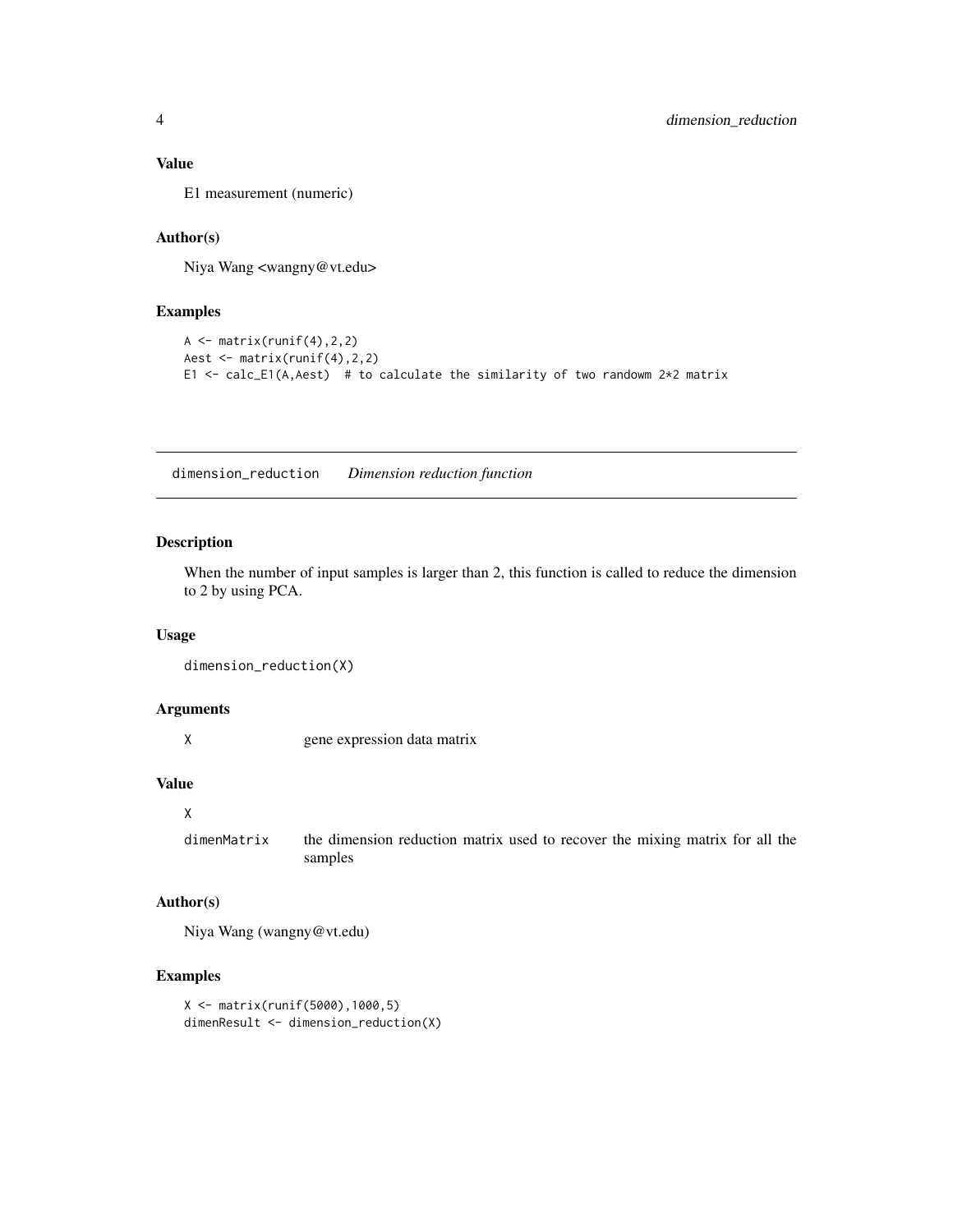<span id="page-4-0"></span>gene\_expression\_input *Detect whether the input gene expression data are valid*

## Description

Check the input gene expression data to see whether they are nonempty, nonnegative, etc.

## Usage

```
gene_expression_input(X)
```
## Arguments

X gene expression data matrix with row representing genes/probe sets, and column representing samples.

## Value

If the input is valid, the output will be the same as the input; otherwise, if the input contains NA, the corresponding rows will be deleted. if the input contains negative value, the algorithm will stop and give error information.

## Author(s)

Niya Wang (wangny@vt.edu)

## Examples

```
gene_expression <- matrix(runif(2000),1000,2)
valid_gene_expression <- gene_expression_input(gene_expression)
```
marker\_gene\_selection *Select marker genes in two sources*

## Description

Select the marker genes in tumor and stroma in an unsupervised way

## Usage

```
marker_gene_selection(X, lowper, highper, epsilon1, epsilon2)
```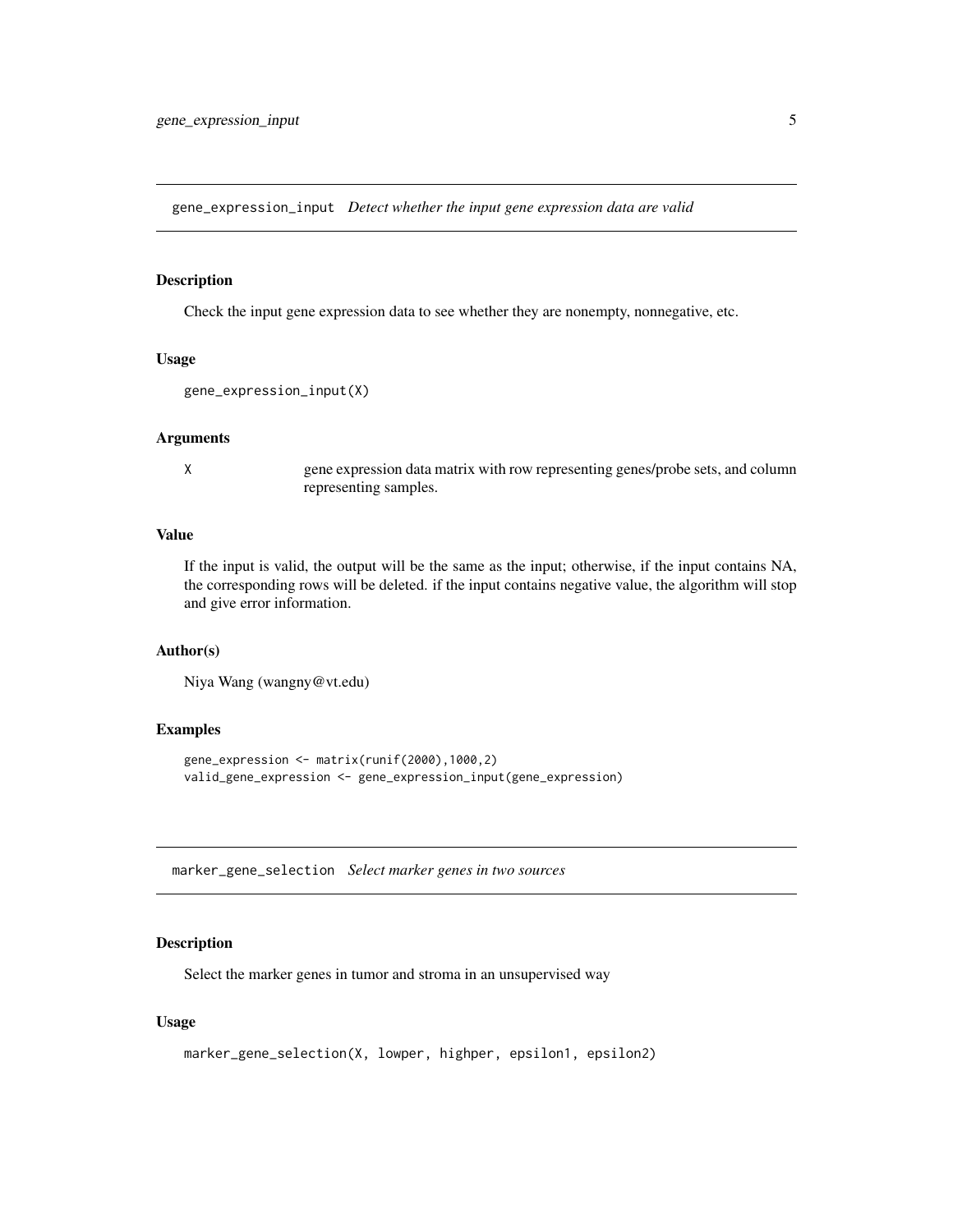## <span id="page-5-0"></span>Arguments

| $\times$ | gene expression data                                                                                                                                   |
|----------|--------------------------------------------------------------------------------------------------------------------------------------------------------|
| lowper   | The percentage of genes the user wants to remove with lowest norm. The range<br>should be between 0 and 1.                                             |
| highper  | The percentage of genes the user wants to remove with highest norm. The range<br>should be between $0$ and $1$ .                                       |
| epsilon1 | Influence the number of marker genes. With increasing of epsilon1, the number<br>marker genes in source 1 will increase. The value should be positive. |
| epsilon2 | Influence the number of marker genes. With increasing of epsilon1, the number<br>marker genes in source 2 will increase. The value should be positive. |

## Value

| a1             | The slope of marker genes in source 1     |
|----------------|-------------------------------------------|
| a <sup>2</sup> | The slope of marker genes in source 2     |
| MG1            | The gene list of marker genes in source 1 |
| MG2            | The gene list of marker genes in source 2 |
| dimenMatrix    | dimension reduction matrix                |

## Author(s)

Niya Wang (wangny@vt.edu)

## Examples

```
X <- matrix(runif(20000),10000,2)
MG_set <- marker_gene_selection(X, 0.4, 0.1, 0.1, 0.1)
```
mixing\_matrix\_computation

*Calculate and scale the mixing matrix*

## Description

Calculate the mixing matrix based on the output from marker\_gene\_selection(), and scale the mixing matrix to make the sum of proportions from tumor and stroma equal to 1. The pure expression levels of tumor and stroma are also computed.

## Usage

```
mixing_matrix_computation(X, a1, a2, dimenMatrix)
```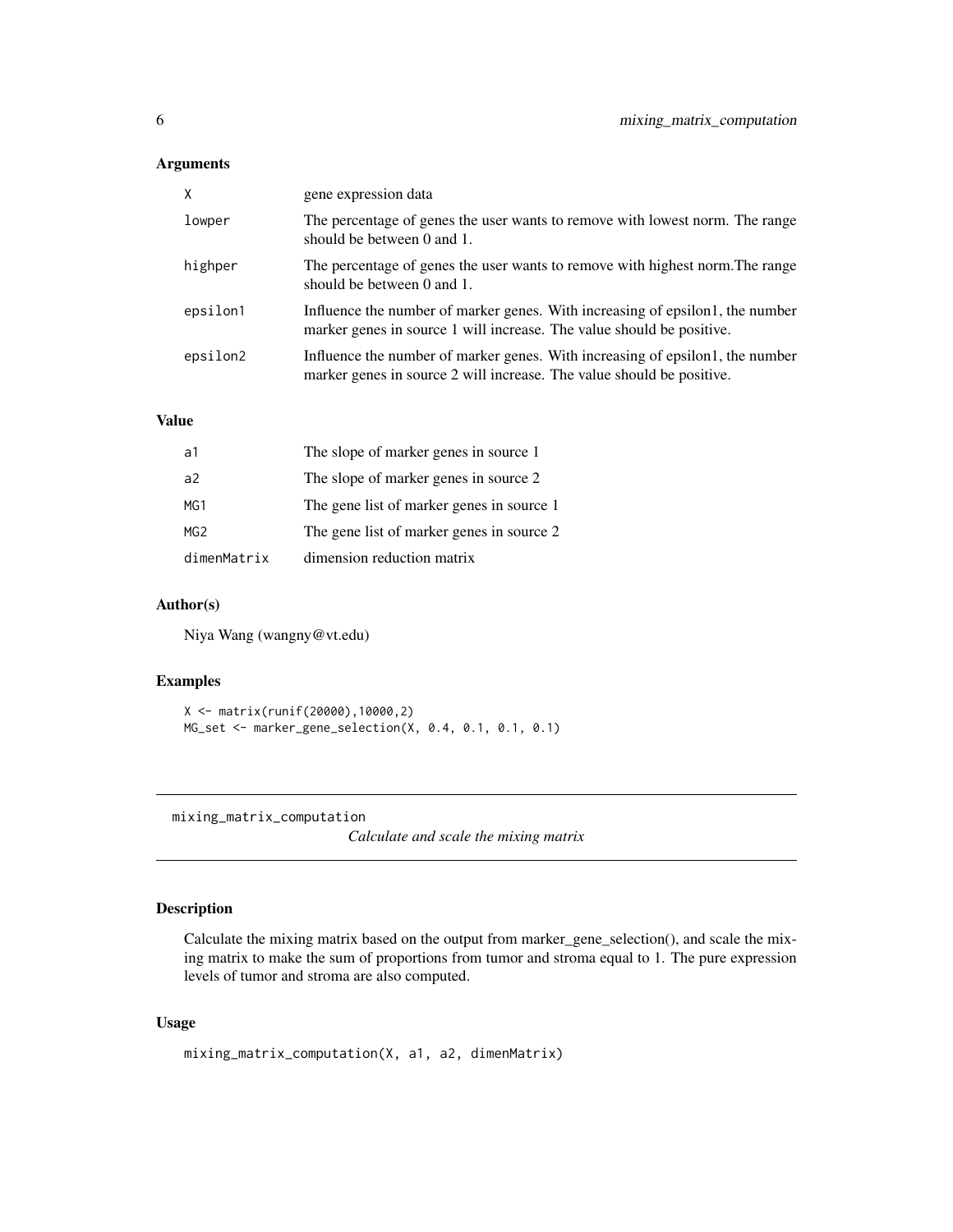## <span id="page-6-0"></span>Arguments

| X           | Gene expression data matrix                                                           |
|-------------|---------------------------------------------------------------------------------------|
| a1          | The slope of marker genes in source 1                                                 |
| a2          | The slope of marker genes in source 2                                                 |
| dimenMatrix | The dimention reduction matrix used to recover mixing matrix for all the sam-<br>ples |

## Value

| Aest | estimated mixing matrix                       |
|------|-----------------------------------------------|
| Sest | estimated pure gene expression of two sources |

## Author(s)

Niya Wang (wangny@vt.edu)

## Examples

```
a1<- matrix(runif(2),2,1)
a2<- matrix(runif(2),2,1)
X <- 1000*matrix(runif(20000),10000,2)
dimenMatrix <- NULL
Deconv <- mixing_matrix_computation(X, a1, a2, dimenMatrix)
```
NumericalMixingMatrix *mixing matrix of data NumericalMixMCF7HS27*

## Description

real mixing matrix of data NumericalMixMCF7HS27

## Usage

```
data(NumericalMixingMatrix)
```
## Format

```
The format is: num [1:2, 1:2] 0.775 0.15 0.225 0.85 - attr(*, "dimnames")=List of 2 ..$ : NULL ..$
: chr [1:2] "V1" "V2"
```
## Examples

```
data(NumericalMixingMatrix)
str(NumericalMixingMatrix)
```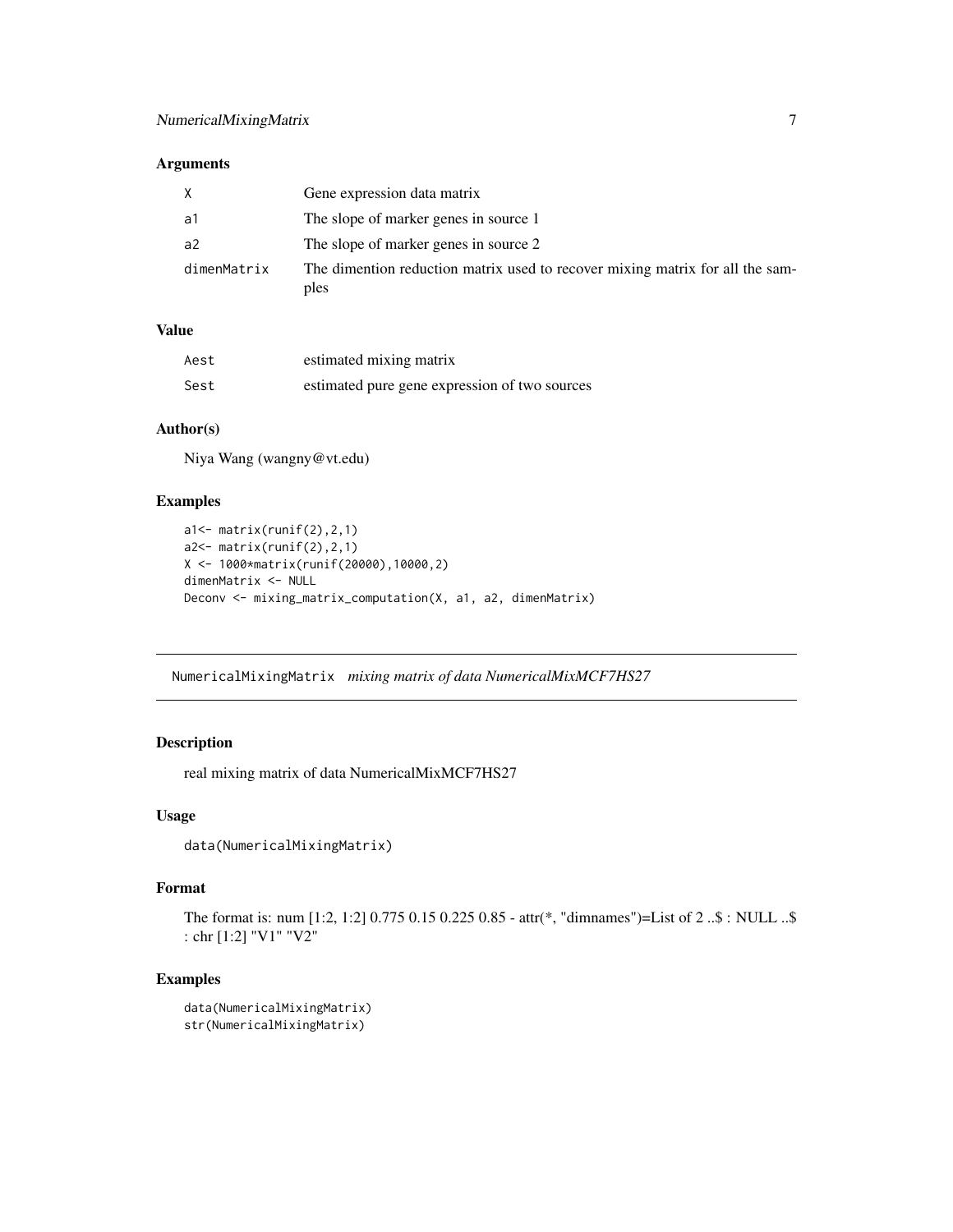## <span id="page-7-0"></span>Description

Expression data from MCF7 and HS27 numerically mixing

#### Usage

data(NumericalMixMCF7HS27)

#### Format

The format is: Formal class 'ExpressionSet' [package "Biobase"] with 7 slots ..@ experimentData :Formal class 'MIAME' [package "Biobase"] with 13 slots .. .. ..@ name : chr "" .. .. ..@ lab : chr "" .. .. ..@ contact : chr "" .. .. ..@ title : chr "" .. .. ..@ abstract : chr "" .. .. ..@ url : chr "" .. .. ..@ pubMedIds : chr "" .. .. ..@ samples : list() .. .. ..@ hybridizations : list() .. .. ..@ normControls : list() .. .. ..@ preprocessing : list() .. .. ..@ other : list() .. .. ..@ .\_\_classVersion\_\_:Formal class 'Versions' [package "Biobase"] with 1 slots .. .. .. .. ..@ .Data:List of 2 .. .. .. .. .. ..\$ : int  $[1:3]$  1 0 0 ... .. .. .. \$ : int  $[1:3]$  1 1 0 ..@ assayData :<environment: 0x000000000e86a5d0> ..@ phenoData :Formal class 'AnnotatedDataFrame' [package "Biobase"] with 4 slots .. .. ..@ varMetadata :'data.frame': 0 obs. of 1 variable: .. .. .. ..\$ labelDescription: chr(0) .. .. ..@ data :'data.frame': 2 obs. of 0 variables .. .. ..@ dimLabels : chr [1:2] "sampleNames" "sampleColumns" .. .. ..@ .\_\_classVersion\_\_:Formal class 'Versions' [package "Biobase"] with 1 slots .. .. .. .. ..@ .Data:List of 1 .. .. .. .. .. ..\$ : int [1:3] 1 1 0 ..@ featureData :Formal class 'AnnotatedDataFrame' [package "Biobase"] with 4 slots .. .. ..@ varMetadata :'data.frame': 0 obs. of 1 variable: .. .. .. ..\$ labelDescription: chr(0) .. .. ..@ data :'data.frame': 22215 obs. of 0 variables .. .. ..@ dimLabels : chr [1:2] "featureNames" "featureColumns" .. .. ..@ .\_\_classVersion\_\_:Formal class 'Versions' [package "Biobase"] with 1 slots .. ..  $\dots$  ...  $\omega$  .Data:List of 1  $\dots$   $\dots$   $\dots$   $\dots$   $\ldots$ \$ : int [1:3] 1 1 0 ..@ annotation : chr "HG-U133A" ..@ protocolData :Formal class 'AnnotatedDataFrame' [package "Biobase"] with 4 slots .. .. ..@ varMetadata :'data.frame': 0 obs. of 1 variable: .. .. .. ..\$ labelDescription: chr(0) .. .. ..@ data :'data.frame': 2 obs. of 0 variables .. .. ..@ dimLabels : chr [1:2] "sampleNames" "sampleColumns" .. .. ..@ .\_\_classVersion\_\_:Formal class 'Versions' [package "Biobase"] with 1 slots .. .. .. .. ..@ .Data:List of 1 .. .. .. .. .. ..\$ : int [1:3] 1 1 0 ..@ .\_\_classVersion\_\_:Formal class 'Versions' [package "Biobase"] with 1 slots .. .. ..@ .Data:List of 4 .. .. .. ..\$ : int [1:3] 3 1 0 .. .. .. ..\$ : int [1:3] 2 23 6 .. .. .. ..\$ : int [1:3] 1 3 0 .. .. .. ..\$ : int [1:3] 1 0  $\Omega$ 

## Examples

data(NumericalMixMCF7HS27) str(NumericalMixMCF7HS27)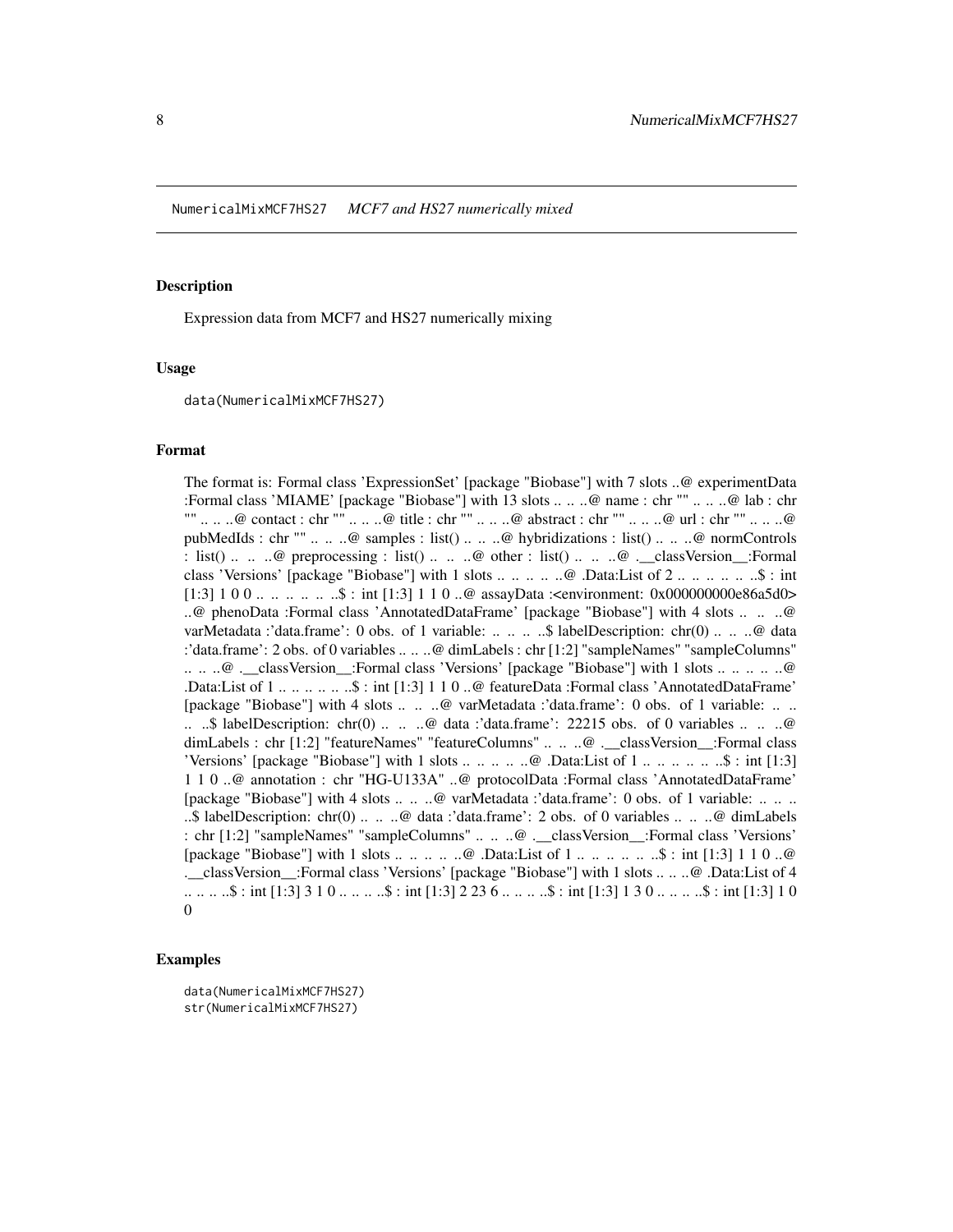<span id="page-8-0"></span>

## Description

pure MCF7 and HS27 expression data

#### Usage

data(PureMCF7HS27)

#### Format

The format is: Formal class 'ExpressionSet' [package "Biobase"] with 7 slots ..@ experimentData :Formal class 'MIAME' [package "Biobase"] with 13 slots .. .. ..@ name : chr "" .. .. ..@ lab : chr "" .. .. ..@ contact : chr "" .. .. ..@ title : chr "" .. .. ..@ abstract : chr "" .. .. ..@ url : chr "" .. .. ..@ pubMedIds : chr "" .. .. ..@ samples : list() .. .. ..@ hybridizations : list() .. .. ..@ normControls : list() .. .. ..@ preprocessing : list() .. .. ..@ other : list() .. .. ..@ .\_\_classVersion\_\_:Formal class 'Versions' [package "Biobase"] with 1 slots .. .. .. .. ..@ .Data:List of 2 .. .. .. .. .. ..\$ : int [1:3] 1 0 0 ... .. .. ... \$ : int [1:3] 1 1 0 ..@ assayData :<environment: 0x00000000e979d20> ..@ phenoData :Formal class 'AnnotatedDataFrame' [package "Biobase"] with 4 slots .. .. ..@ varMetadata :'data.frame': 0 obs. of 1 variable: .. .. .. ..\$ labelDescription: chr(0) .. .. ..@ data :'data.frame': 2 obs. of 0 variables .. .. ..@ dimLabels : chr [1:2] "sampleNames" "sampleColumns" .. .. ..@ .\_\_classVersion\_\_:Formal class 'Versions' [package "Biobase"] with 1 slots .. .. .. .. ..@ .Data:List of 1 .. .. .. .. .. ..\$ : int [1:3] 1 1 0 ..@ featureData :Formal class 'AnnotatedDataFrame' [package "Biobase"] with 4 slots .. .. ..@ varMetadata :'data.frame': 0 obs. of 1 variable: .. .. .. ..\$ labelDescription: chr(0) .. .. ..@ data :'data.frame': 22215 obs. of 0 variables .. .. ..@ dimLabels : chr [1:2] "featureNames" "featureColumns" .. .. ..@ .\_\_classVersion\_\_:Formal class 'Versions' [package "Biobase"] with 1 slots .. ..  $\dots$  ...  $\omega$  .Data:List of 1  $\dots$   $\dots$   $\dots$   $\dots$   $\ldots$ \$ : int [1:3] 1 1 0 ..@ annotation : chr "HG-U133A" ..@ protocolData :Formal class 'AnnotatedDataFrame' [package "Biobase"] with 4 slots .. .. ..@ varMetadata :'data.frame': 0 obs. of 1 variable: .. .. .. ..\$ labelDescription: chr(0) .. .. ..@ data :'data.frame': 2 obs. of 0 variables .. .. ..@ dimLabels : chr [1:2] "sampleNames" "sampleColumns" .. .. ..@ .\_\_classVersion\_\_:Formal class 'Versions' [package "Biobase"] with 1 slots .. .. .. .. ..@ .Data:List of 1 .. .. .. .. .. ..\$ : int [1:3] 1 1 0 ..@ .\_\_classVersion\_\_:Formal class 'Versions' [package "Biobase"] with 1 slots .. .. ..@ .Data:List of 4 .. .. .. ..\$ : int [1:3] 3 1 0 .. .. .. ..\$ : int [1:3] 2 23 6 .. .. .. ..\$ : int [1:3] 1 3 0 .. .. .. ..\$ : int [1:3] 1 0  $\Omega$ 

## Examples

data(PureMCF7HS27) str(PureMCF7HS27)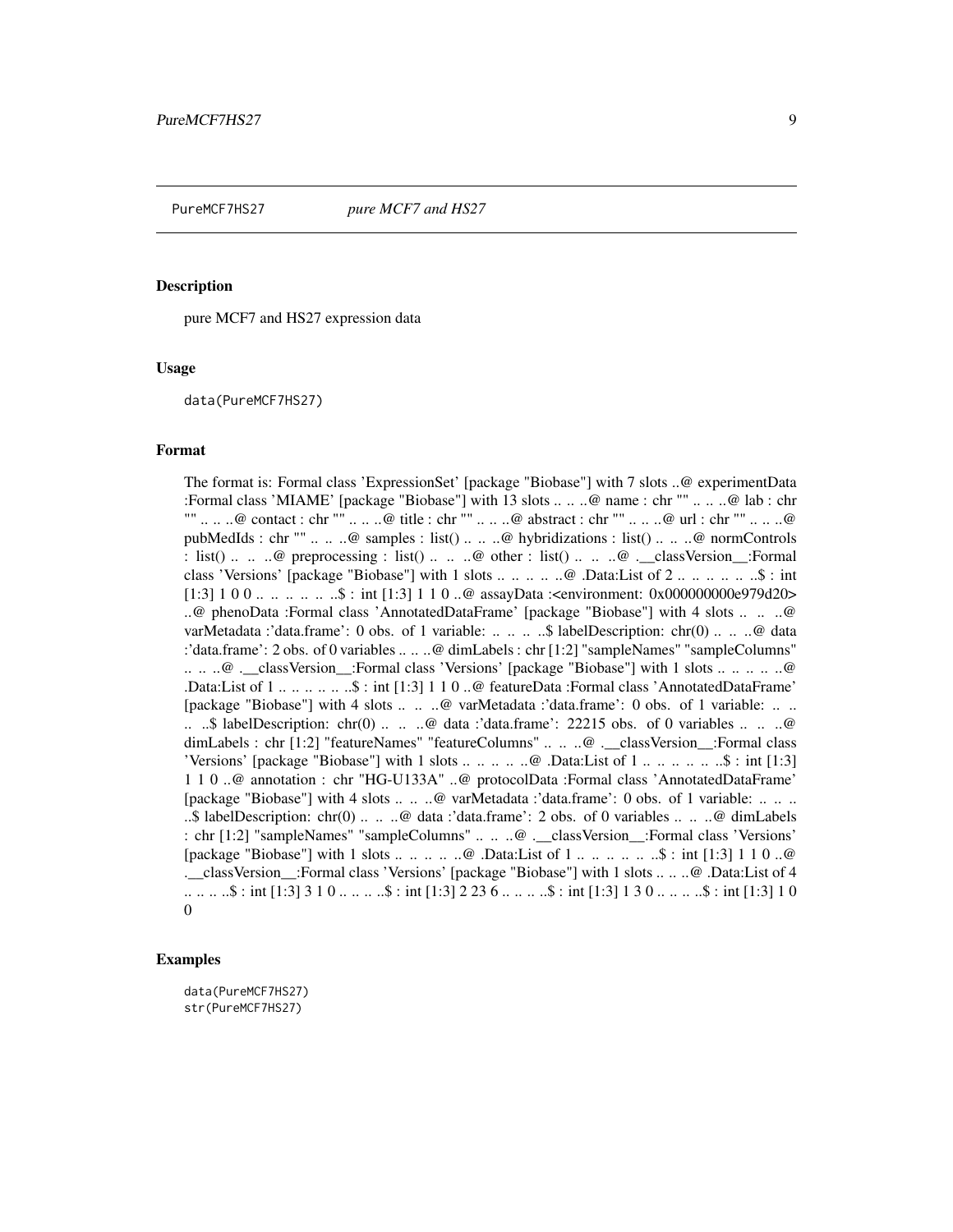<span id="page-9-0"></span>

## Description

This is the main function that is to call all the other subfunctions and realize the deconvolution of mixed expression data. When the real mixing matrix exist, it will also compare the estimated mixing matrix and real mixing matrix and give the E1 measurement.

## Usage

```
two_source_deconv(ExpressionData, lowper = 0.4, highper = 0.1, epsilon1 = 0.01, epsilon2 = 0.01, A = NUL
```
## Arguments

|                | ExpressionData gene expression data matrix/ExpressionSet object                                                                                        |
|----------------|--------------------------------------------------------------------------------------------------------------------------------------------------------|
| lowper         | The percentage of genes the user wants to remove with lowest norm. The range<br>should be between 0 and 1.                                             |
| highper        | The percentage of genes the user wants to remove with highest norm. The range<br>should be between 0 and 1.                                            |
| epsilon1       | Influence the number of marker genes. With increasing of epsilon1, the number<br>marker genes in source 1 will increase. The value should be positive. |
| epsilon2       | Influence the number of marker genes. With increasing of epsilon1, the number<br>marker genes in source 2 will increase. The value should be positive. |
| $\overline{A}$ | real mixing matrix if existing                                                                                                                         |
| S1             | Pure expression profile of first source if existing                                                                                                    |
| S <sub>2</sub> | Pure expression profile of second source if existing                                                                                                   |
| return         | if it is equal to 0, do not return estimated S; otherwise, return the estimated S.                                                                     |

## Value

| Aest | estimated mixing matrix                                 |
|------|---------------------------------------------------------|
| E1   | E1 measurement between real and estimated mixing matrix |

## Author(s)

Niya Wang (wangny@vt.edu)

## Examples

```
data(NumericalMixMCF7HS27)
X <- NumericalMixMCF7HS27
deconvResult <- two_source_deconv(X, lowper = 0.4, highper = 0.1, epsilon1 = 0.1, epsilon2 = 0.1, A = NULL, S1=NULL,
```